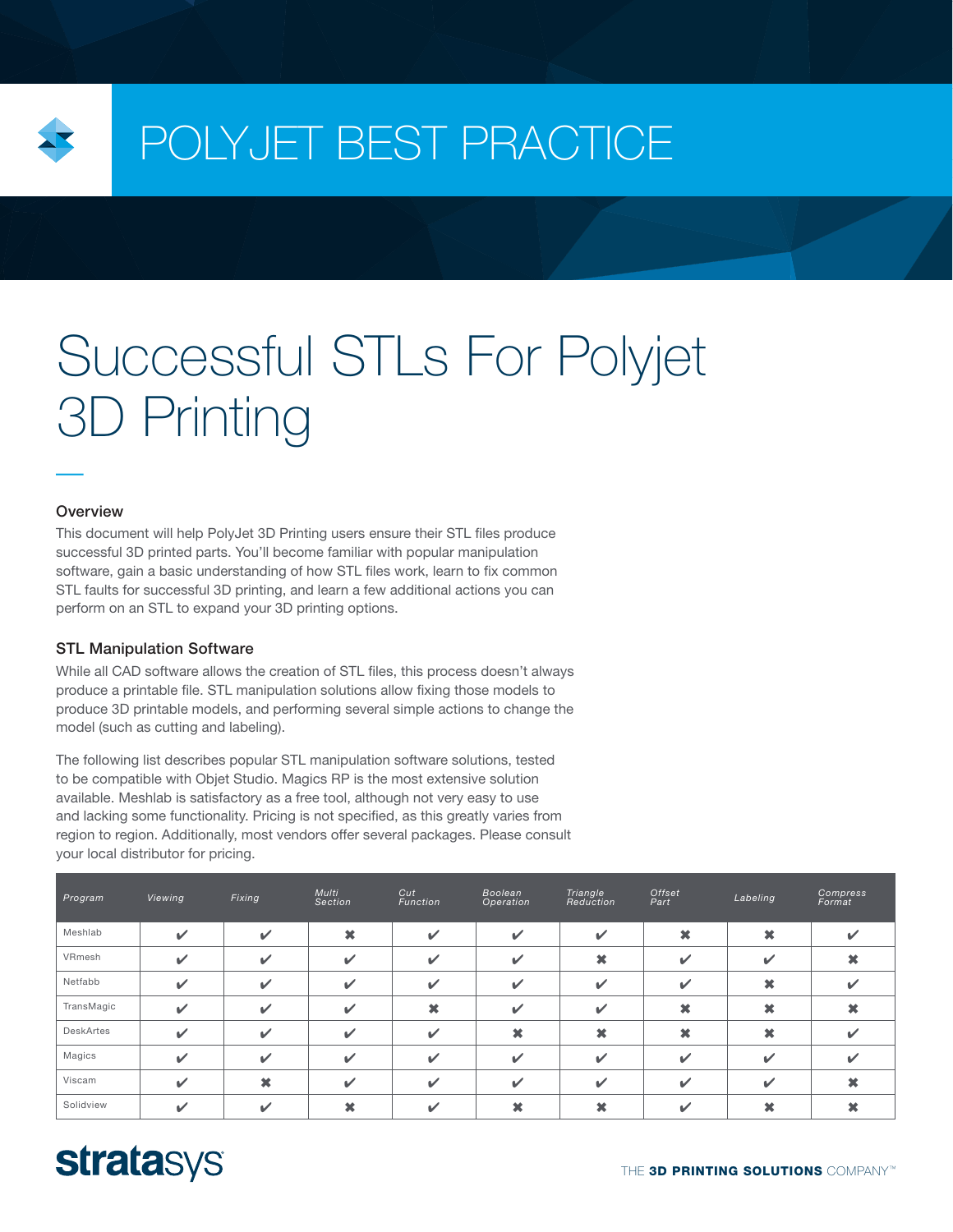# SUCCESSFUL STLS FOR POLYJET 3D PRINTING

# Online Services

Online STL fixing services provide an alternative to purchasing software. A user can upload a file and receive a fixed file, usually within a few minutes. Some vendors offer free automatic services, while some will have a specialist look into more complex issues. Pricing (if applicable) is typically per use, greatly reducing the initial cost. Some examples are Netfabb, a free cloud service (http://cloud. netfabb.com) and STLFIX by Materialise (www.stlfix.com), which offers free automatic fixing and 15 EUR per-file attended fixing.

#### Solid Modeling

Most CAD software requires the user to create models that conform to these rules:

- Each model defines a final volume
- Each volume is confined only in one model
- Each volume has a positive value (larger than zero)

When a model conforms to all three rules above, we typically refer to it as "watertight." In the remainder of this document we will show:

- What makes a model watertight
- Common issues with converting native CAD files to STL files
- Common STL manipulation software suites, which allow converting a faulty STL to file into a printable one, and performing operations that are popular with PolyJet users

## An Introduction to STLs

STL stands for Standard Triangulation Language, meaning that each CAD model can be represented as surfaces made of triangles. This format has long been the industry standard in rapid prototyping. Let's look into the process of approximating surfaces with triangles:

Each 3D form is made out of polygons. A polygon is defined as a flat shape bounded by a closed circuit. Each polygon with n sides can be represented using n-2 triangles.

Imagine a box, for example. It has 6 sides. Each one is a polygon. Each one of those sides is a square, meaning it can be represented using 12 triangles. Since we are dealing with three-dimensional shapes, each triangle has a direction. This direction is expressed by the normal of the triangle. (The outward direction is represented by the normal.)

The two triangles at the right, though they are identical, are facing in opposite directions.

# Common Errors in CAD-to-STL Conversion



Inverted normals: An inverted normal is a surface whose direction is inconsistent. Occasionally, the interpretation of the surface between CAD and STL results in an inverted normal. Here's an example: The box below has one face with an

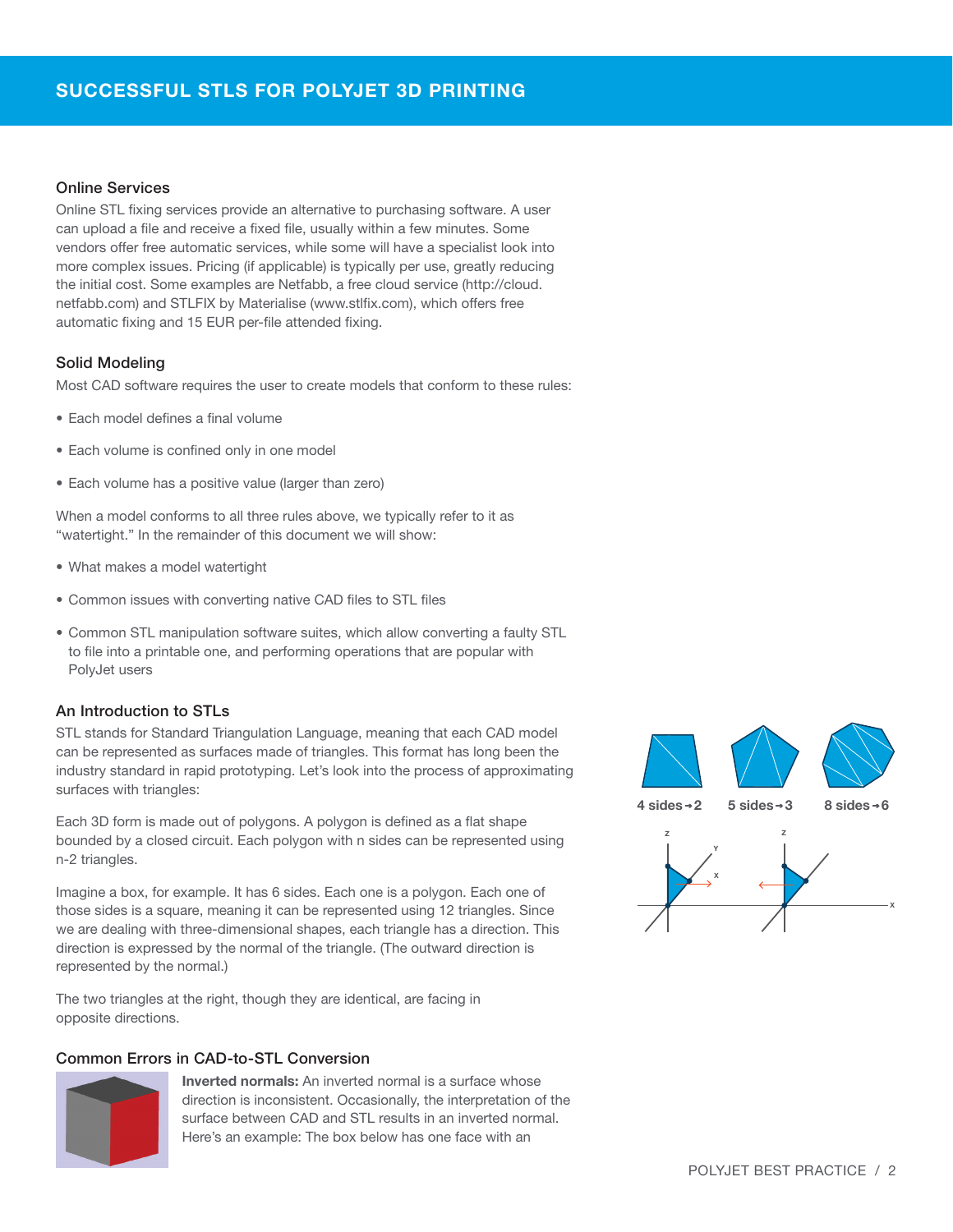inverted normal, so the user will need to fix it to make the model 3D printable. We will discuss how later in this document.



**Zero thickness:** To be fabricated in the real world, models must have a volume larger than zero. Sometimes, a model is represented on the CAD software using just a 2D model, which has no volume. The top part at left is a sheet of material that has no volume, though it is three dimensional. For the file to be printable, we must give it some volume, like the part below it.



Bad edges: If we look into the definition of watertight, we discover that all triangles must be connected. Gaps are commonly referred to as "bad edges." Here's an example: The two hemispheres are not connected, and are marked with a thick yellow line to indicate the bad edge. (Note that each software suite has a different marking.) You can fill the gaps in an action referred to as stitching.

There are two types of bad edges: near bad edges and real bad edges. Near bad edges have a neighbor triangle that is closer than a set threshold. Most software solutions close these automatically. Real bad edges typically enclose a hole in the shape. This is slightly more complex, as it might cause a fault due to zero thickness.



This part has a real bad edge in one of his faces. As a result, the boundaries of the box have zero thickness. Since 3D printers require a positive thickness for a file to be printable, this will require one of two solutions:

Close the hole. Once you add triangles to the hole, the model is once again watertight, has a positive volume and is printable.



Or create thickness. If the design intent was to create a box with one missing face, the user would need to create thickness, making the part printable. This is typically achieved using the "offset" command.



Non-manifold objects: Non-manifold objects are parts where an edge touches more than two faces. For example, in this image, does the yellow edge belong to the left or right box? To solve the problem, verify this model has two distinct shells by inserting some distance between the boxes.

# Common STL manipulation actions

Below are some common procedures in preparing files for printing. These are not mandatory, rather they let the user optionally edit files outside the CAD software.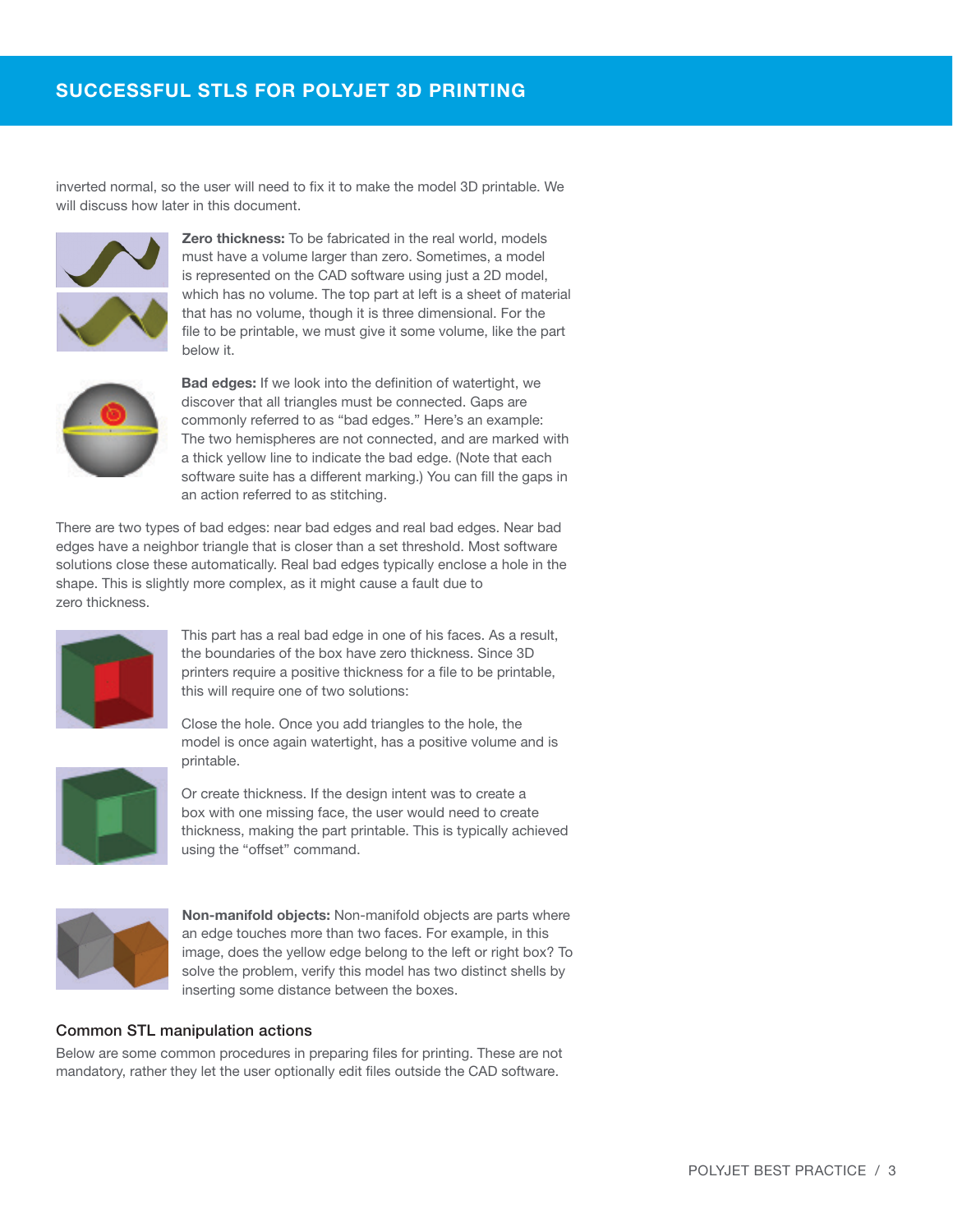#### **Cutting**



Cutting can be used for several reasons, from dividing a big part into several print jobs, to assigning materials in multimaterial 3D printing, or preparing a part for gluing. On most software solutions, a cutting can be done along a line, contour or multi section. Consult the documentation of your software suite for more details. The model at left was cut with teeth for easy assembly.



# Labeling

Labeling can help the user identify parts that were on the same print job, or add text or an image to a part. When preparing a part for multi-material 3D printing, you may want to create the label on a separate file or shell and assign a different material to it. The box at right has a label that extends outside its surface for a 3D look.

#### Boolean operations

Boolean operations are applied to two models and typically include:





two models are joined together, leaving only their external shell.



Remove green from red, in which green model is subtracted from the red one.



the parts common to both models remain.



Remove red from green, in which the red model is subtracted from the green one.